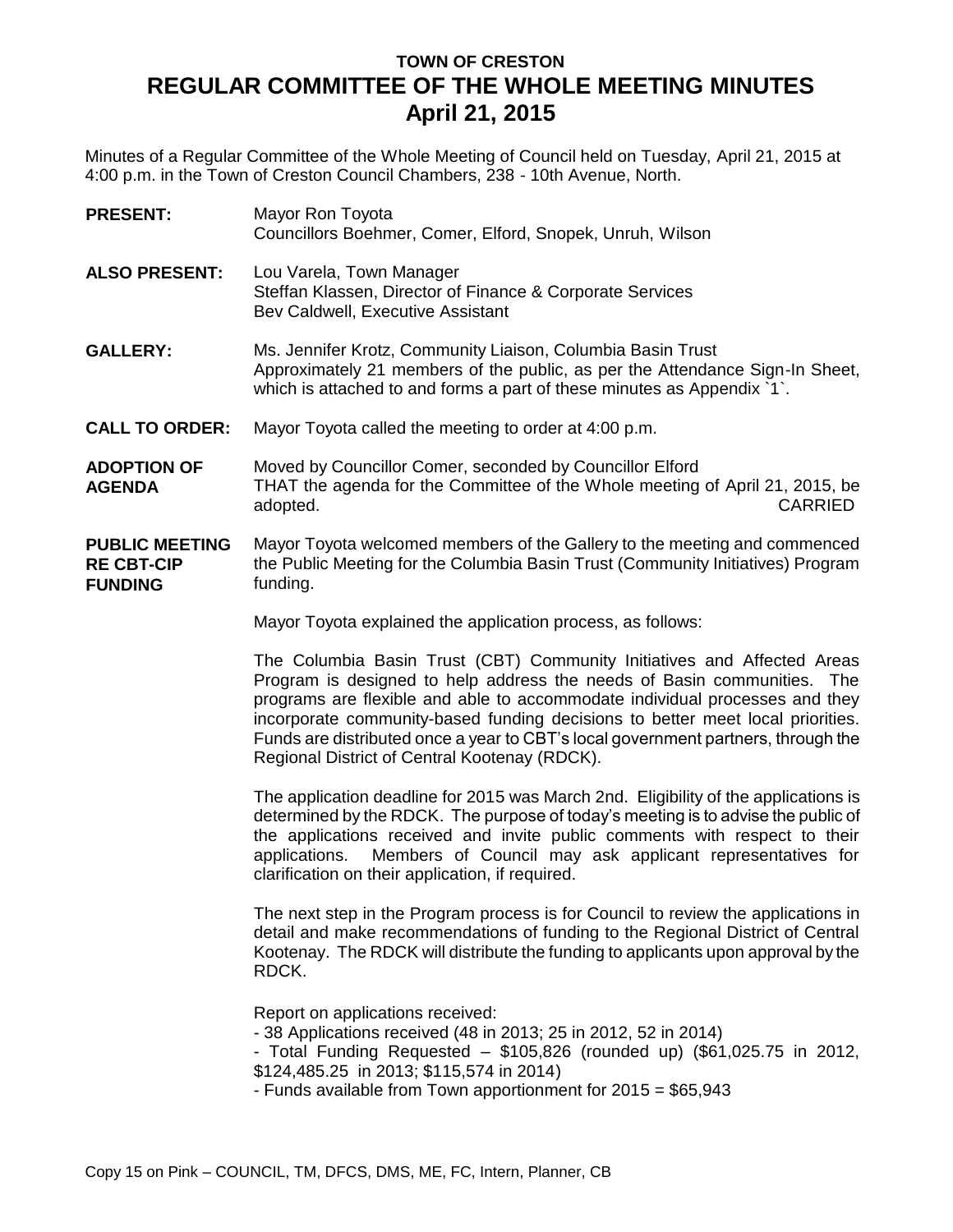Mayor Toyota advised that when their respective applications were being considered by the Committee, Council will have an opportunity to ask representatives of those applicants who are present, for further information on their application, if it is required. The following organizations were represented:

- Boswell & District Farmers Inst.
- CDSCL Therapeutic Riding
- Central Kootenay Spay/Neuter Animal Program Society
- Cresteramics Society
- Creston and District Museum Society
- Creston & District Community Living
- Creston Curling Club
- Creston Pet Adoption & Welfare Society
- Creston Valley Blossom Festival Association
- Creston Valley Fall Fair Association
- Creston Valley Figure Skating Club
- Creston Valley Food Action Coalition
- Creston Valley Horse Association
- Creston Valley Music Teachers' Association
- FarmFolk CityFolk Society
- Health Arts Society
- Northern BC Friends
- SQx Danza
- Town of Creston
- Valley Community Services
- Wildsight Creston

Mayor Toyota advised the members of the Gallery that Council will review the applications in detail at today's meeting. Following the public process, members of the Gallery are welcome to observe. At the April 28th, 2015 Regular Council Meeting, Council will put forward a recommendation to the Regional District of Central Kootenay with respect to Town of Creston CBT Community Initiatives funding applications for 2015.

Mayor Toyota expressed appreciation to the members of the Gallery who attended the meeting and provided further input on their respective applications as required.

The Public meeting adjourned at 5:00 p.m.

## **COUNCIL COMMITTEE**

►CBT, COMM. INITIATIVES PROGRAM GRANT APPLICATIONS

## **RECOMMENDATION NO. 1:**

THAT Ltr #203 from the Regional District of Central Kootenay, regarding Columbia Basin Trust, Community Initiatives Program funding applications for 2015, be received; AND FURTHER, THAT Council recommends to the Regional District of Central Kootenay, approval of funding to the following applicants with respect to the Town of Creston allocation of funds under the Columbia Basin Trust, Community Initiatives Program 2015 intake:

| Central Kootenay Spay/Neuter Animal Program Society\$2,571 |  |
|------------------------------------------------------------|--|